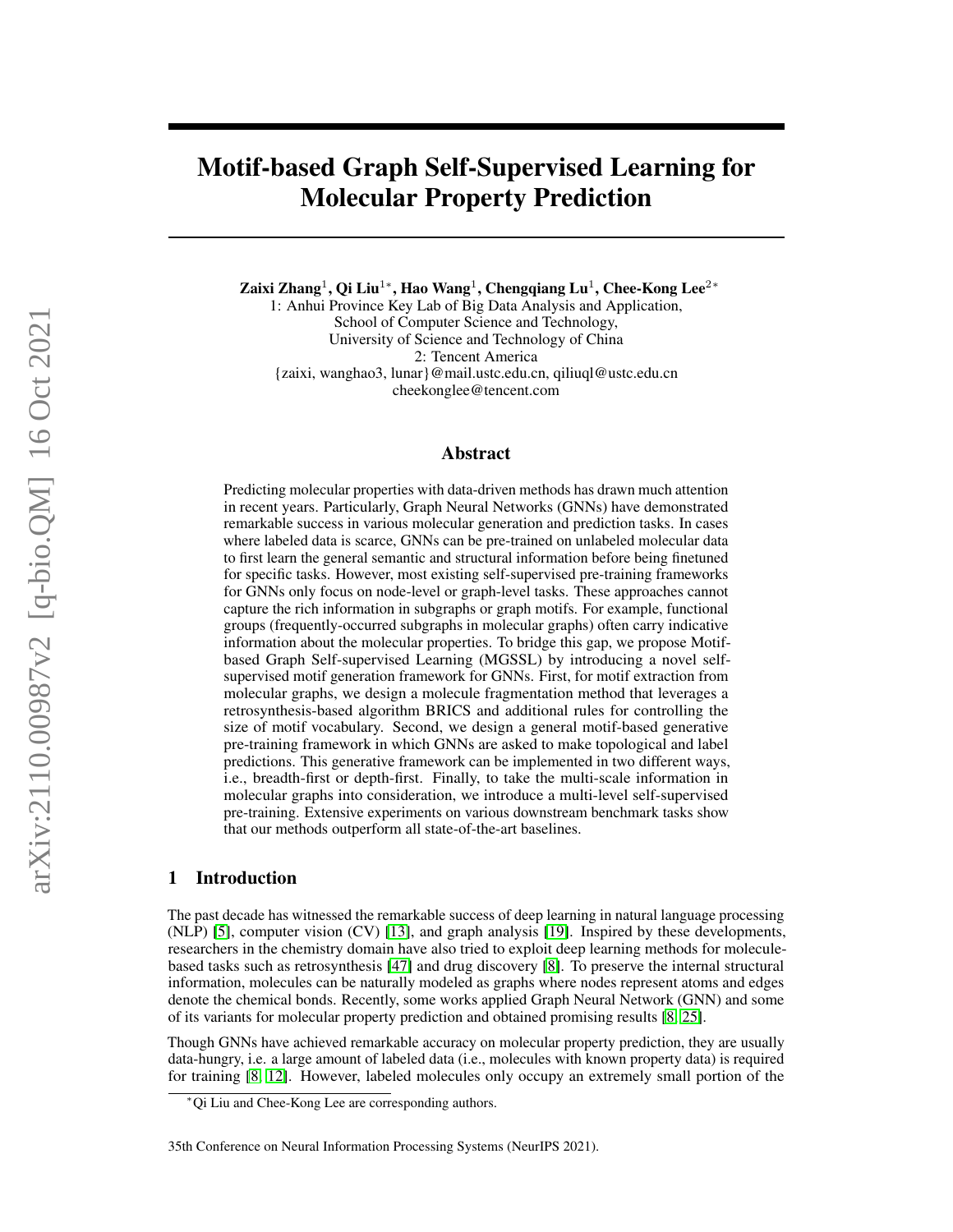enormous chemical space since they can only be obtained from wet-lab experiments or quantum chemistry calculations, which are time-consuming and expensive. Moreover, directly training GNNs on small labeled molecule datasets in a supervised fashion is prone to over-fitting and the trained GNNs can hardly generalize to out-of-distribution data.

Similar issues have also been encountered in natural language processing and computer vision. Recent advances in NLP and CV address them by self-supervised learning (SSL) where a model is first pre-trained on a large unlabeled dataset and then transferred to downstream tasks with limited labels [\[13,](#page-9-1) [2,](#page-9-4) [5\]](#page-9-0). For example, the pre-trained BERT language model [\[5\]](#page-9-0) is able to learn expressive contextualized word representations through reconstructing the input text-next sentence and masked language predictions so that it can significantly improve the performance of downstream tasks. Inspired by these developments, various self-supervised pre-training methods of GNNs have been proposed [\[14,](#page-9-5) [15,](#page-10-2) [52,](#page-12-0) [51,](#page-12-1) [32,](#page-10-3) [10,](#page-9-6) [30\]](#page-10-4). Based on how the self-supervised tasks are constructed, these methods can be classified into two categories, contrastive methods and predictive methods. Contrastive methods force views from the same graph (e.g., sampling nodes and edges from graphs) to become closer and push views from different graphs apart. On the other hand, the predictive methods construct prediction tasks by exploiting the intrinsic properties of data. For example, Hu et.al. [\[14\]](#page-9-5) designed node-level pre-training tasks such as predicting the context of atoms and the attributes of masked atoms and bonds. [\[15\]](#page-10-2) introduced an attributed graph reconstruction task where the generative model predicts the node attributes and edges to be generated at each step.

However, we argue that existing self-supervised learning tasks on GNNs are sub-optimal since most of them fail to exploit the rich semantic information from graph motifs. Graph motifs can be defined as significant subgraph patterns that frequently occur [\[27\]](#page-10-5). Motifs usually contain semantic meanings and are indicative of the characteristics of the whole graph. For example, the hydroxide (–OH) functional group in small molecules typically implies higher water solubility. Therefore, it is vital to design motif-level self-supervised learning tasks which can benefit downstream tasks such as molecular property prediction.

Designing motif-level self-supervised learning tasks brings unique challenges. First, existing motif mining techniques could not be directly utilized to derive expressive motifs for molecular graphs because they only rely on the discrete count of subgraph structures and overlook the chemical validity [\[1,](#page-9-7) [18\]](#page-10-6). Second, most graph generation techniques generate graphs node-by-node [\[23,](#page-10-7) [50\]](#page-11-1), which are not suitable for our task of motif generation. Finally, how to unify multi-level self-supervised pre-training tasks harmoniously brings a new challenge. One naive solution to do pre-training tasks sequentially may lead to catastrophic forgetting similar to continual learning [\[7\]](#page-9-8).

To tackle the aforementioned challenges, we propose Motif-based Graph Self-Supervised Learning (MGSSL) and Multi-level self-supervised pre-training in this paper. Firstly, MGSSL introduces a novel motif generation task that empowers GNNs to capture the rich structural and semantic information from graph motifs. To derive semantically meaningful motifs and construct motif trees for molecular graphs, we leverage the BRICS algorithm [\[4\]](#page-9-9) which is based on retrosynthesis from the chemistry domain. Two additional fragmentation rules are further introduced to reduce the redundancy of motif vocabulary. Secondly, a general motif-based generative pre-training framework is designed to generate molecular graphs motif-by-motif. The pre-trained model is required to make topology and attribute predictions at each step and two specific generation orders are implemented (breadth-first and depth-first). Furthermore, to take the multi-scale regularities of molecules into consideration, we introduce Multi-level self-supervised pre-training for GNNs where the weights of different SSL tasks are adaptively adjusted by the Frank-Wolfe algorithm [\[16\]](#page-10-8). Finally, by pre-training GNNs on the ZINC dataset with our methods, the pre-trained GNNs outperforms all the state-of-the-art baselines on various downstream benchmark tasks, demonstrating the effectiveness of our design. The implementation is publicly available at https://github.com/zaixizhang/MGSSL.

# 2 Preliminaries and Related Work

#### 2.1 Molecular Property Prediction

Prediction of molecular properties is a central research topic in physics, chemistry, and materials science [\[44\]](#page-11-2). Among the traditional methods, density functional theory (DFT) is the most popular one and plays a vital role in advancing the field [\[21\]](#page-10-9). However, DFT is very time-consuming and its complexity could be approximated as  $\mathcal{O}(N^3)$ , where N denotes the number of particles. To find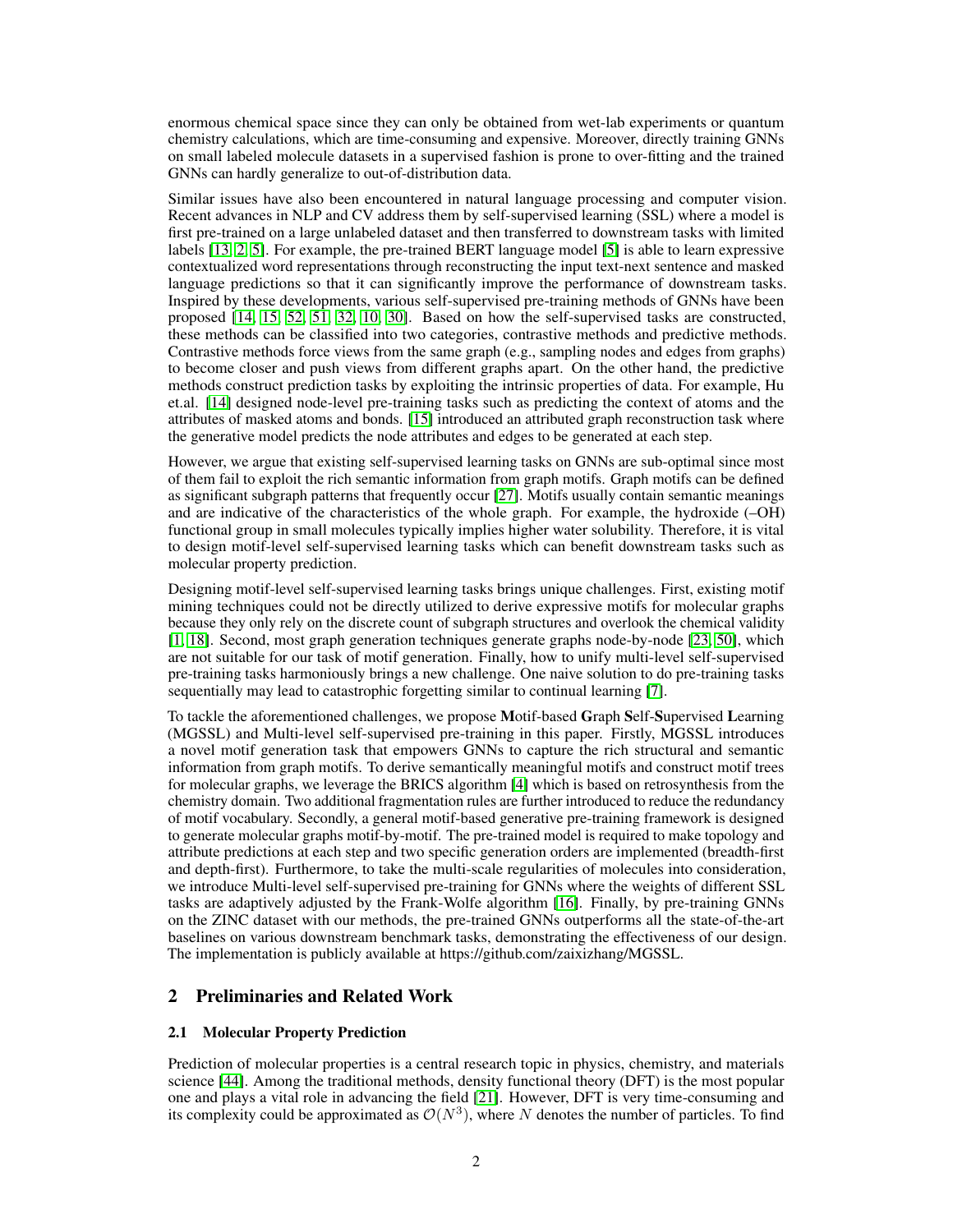more efficient solutions for molecular property prediction, various machine learning methods have been leveraged such as kernel ridge regression, random forest, and convolutional neural networks [\[6,](#page-9-10) [26,](#page-10-10) [36\]](#page-11-3). To fully consider the internal spatial and distance information of atoms in molecules, many works [\[8,](#page-9-2) [35,](#page-11-4) [48,](#page-11-5) [25\]](#page-10-1) regard molecules as graphs and explore the graph convolutional network for property prediction. To better capture the interactions among atoms, [\[8\]](#page-9-2) proposes a message passing framework and [\[20,](#page-10-11) [48\]](#page-11-5) extend this framework to model bond interactions. [\[25\]](#page-10-1) builds a hierarchical GNN to capture multilevel interactions. Furthermore, [\[32\]](#page-10-3) integrates GNNs into the Transformer-style architecture to deliver a more expressive model.

#### 2.2 Preliminaries of Graph Neural Networks

Recent years have witnessed the success of Graph Neural Networks (GNNs) for modeling graph data [\[11,](#page-9-11) [19,](#page-10-0) [40,](#page-11-6) [46,](#page-11-7) [43,](#page-11-8) [42,](#page-11-9) [55\]](#page-12-2). Let  $G = (V, E)$  denotes a graph with node attributes  $X_v$  for  $v \in V$ and edge attributes  $e_{uv}$  for  $(u, v) \in E$ . GNNs leverage the graph connectivity as well as node and edge features to learn a representation vector (i.e., embedding)  $h<sub>v</sub>$  for each node  $v \in G$  and a vector  $h_G$  for the entire graph G. Generally, GNNs follows a message passing paradigm, in which representation of node  $v$  is iteratively updated by aggregating the representations of  $v$ 's neighboring nodes and edges. Specifically, there are two basic operators for GNNs: AGGREGATE(·) and COMBINE( $\cdot$ ). AGGREGATE( $\cdot$ ) extracts the neighboring information of node v; COMBINE( $\cdot$ ) serves as the aggregation function of the neighborhood information. After  $k$  iterations of aggregation,  $v$ 's representation captures the structural information within its  $k$ -hop network neighborhood. Formally, the  $k$ -th layer of a GNN is:

$$
h_v^{(k)} = \text{COMBINE}^{(k)}\left(h_v^{(k-1)}, \text{AGGREGATE}^{(k)}\left(\left\{(h_v^{(k-1)}, h_u^{(k-1)}, e_{uv}) : u \in \mathcal{N}(v)\right\}\right)\right), (1)
$$

where  $h_v^{(k)}$  denotes the representation of node v at the k-th layer,  $e_{uv}$  is the feature vector of edge between u and v and and  $\mathcal{N}(v)$  represents the neighborhood set of node v.  $h_v^{(0)}$  is initialized with  $X_v$ . Furthermore, to obtain the representation of the entire graph  $h_G$ , READOUT functions are designed to pool node representations at the final iteration  $K$ ,

$$
h_G = \text{READOUT}\left(\left\{h_v^{(K)} \mid v \in G\right\}\right). \tag{2}
$$

READOUT is a permutation-invariant function, such as averaging, sum, max or more sophisticated graph-level pooling functions [\[49,](#page-11-10) [53\]](#page-12-3).

#### 2.3 Self-supervised Learning of Graphs

Graph Self-supervised learning aims to learn the intermediate representations of unlabeled graph data that are useful for unknown downstream tasks. [\[14,](#page-9-5) [15,](#page-10-2) [52,](#page-12-0) [51,](#page-12-1) [32,](#page-10-3) [10,](#page-9-6) [30,](#page-10-4) [39,](#page-11-11) [28,](#page-10-12) [41\]](#page-11-12). Traditional graph embedding methods [\[9,](#page-9-12) [29\]](#page-10-13) define different kinds of graph proximities, i.e., the vertex proximity, as the self-supervised objective to learn vertex representations. Furthermore, [\[39,](#page-11-11) [28,](#page-10-12) [41\]](#page-11-12) proposed to use the mutual information maximization as the optimization objective for GNNs. Recently, more self-supervised tasks for GNNs have been proposed [\[14,](#page-9-5) [15,](#page-10-2) [52,](#page-12-0) [51,](#page-12-1) [32,](#page-10-3) [10,](#page-9-6) [54,](#page-12-4) [30\]](#page-10-4). Based on how the self-supervised tasks are constructed, these models can be classified into two categories, namely contrastive models and predictive models. Contrastive models try to generate informative and diverse views from data instances and perform node-to-context [\[14\]](#page-9-5), node-to-graph [\[39\]](#page-11-11) or motif-to-graph [\[54\]](#page-12-4) contrastive learning. On the other hand, predictive models are trained in a supervised fashion, where the labels are generated based on certain properties of the input graph data, i.e., node attributes [\[32\]](#page-10-3), or by selecting certain parts of the graph [\[15,](#page-10-2) [32\]](#page-10-3).

However, few works try to leverage the information of graph motifs for graph self-supervised learning. Grover [\[32\]](#page-10-3) use traditional softwares to extract motifs and treat them as classification labels. MICRO-Graph [\[54\]](#page-12-4) exploits graph motifs for motif-graph contrastive learning. Unfortunately, both methods fail to consider the topology information of motifs.

# 3 Motif-based Graph Self-supervised Learning

In this section, we introduce the framework of motif-based graph self-supervised learning (Figure [1\)](#page-3-0). Generally, the framework consists of three parts: chemistry-inspired molecule fragmentation, motif generation and multi-level self-supervised pre-training for GNNs.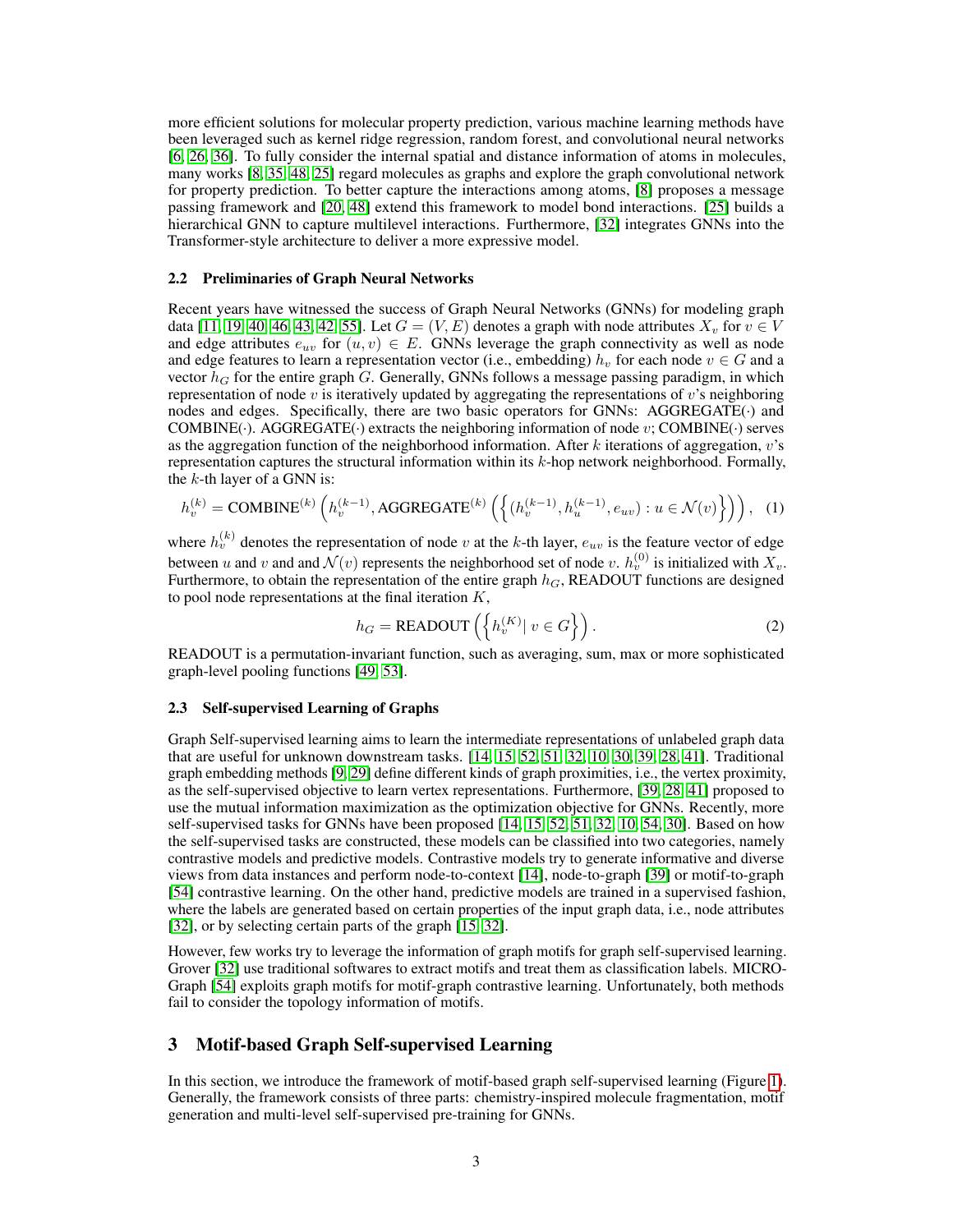

<span id="page-3-0"></span>Figure 1: Illustration of Motif-based Graph Self-supervised learning (MGSSL). The multi-level pre-training consists of two layers, Atom layer and Motif layer. In the Atom layer, we mask node/edge attributes and let GNNs predict those attributes based on neighboring structures. In the Motif layer, we construct motif trees and perform motif generative pre-training. In each step, based on existing motifs and connections, topology and motif predictions are made iteratively.

#### 3.1 Chemistry-inspired Molecule Fragmentation

Given a dataset of molecules, the first step of our method is to decompose molecules into several fragments/motifs. Based on these fragments, a molecule graph can be converted into a motif tree structure where each node represents a motif and the edges denotes the relative spatial relationships among motifs. We choose to represent the structure of motifs as a tree because it facilitates the motif generation task. Formally, given a molecule graph  $G = (V, E)$ , a motif tree  $\mathcal{T}(G) = (V, \mathcal{E}, \mathcal{X})$  is a connected labeled tree whose node set is  $V = \{M_1, ..., M_n\}$  and edge set is  $\mathcal{E}$ . X refers to the induced motif vocabulary. Each motif  $M_i = (V_i, E_i)$  is a subgraph of G. There are many ways to fragment a given graph while the designed molecule fragmentation method should achieve the following goals: 1) In a motif tree  $\mathcal{T}(G)$ , the union of all motifs  $M_i$  should equals G. Formally,  $\bigcup_i V_i = V$  and  $\bigcup_i E_i \bigcup \mathcal{E} = E$ . 2) In a motif tree  $\mathcal{T}(G)$ , the motifs should have no intersections. That is  $M_i \cap M_j = \emptyset$ . 3) The induced motifs should capture semantic meanings, e.g., similar to meaningful functional groups in the chemistry domain. 4) The occurrence of motifs in the dataset should be frequent enough so that the pre-trained GNNs can learn semantic information of motifs that can be generalized to downstream tasks. After the molecule fragmentation, the motif vocabulary of the molecule dataset should have a moderate size.

In Figure [2,](#page-4-0) we show the overview of molecule fragmentation. Generally, there are three procedures, BRICS fragmentation, further decomposition, and motif tree construction. A motif vocabulary can be built via preprocessing the whole molecule dataset following the molecule fragmentation procedures.

To fragment molecule graphs and construct motif trees, we firstly use the Breaking of Retrosynthetically Interesting Chemical Substructures (BRICS) algorithm [\[4\]](#page-9-9) that leverages the domain knowledge from chemistry. BRICS defines 16 rules and breaks strategic bonds in a molecule that match a set of chemical reactions. "Dummy" atoms are attached to each end of the cleavage sites, marking the location where two fragments can join together. BRICS cleavage rules are designed to retain molecular components with valuable structural and functional content, e.g. aromatic rings.

However, we find BRICS alone cannot generate desired motifs for molecule graphs. This is because BRICS only breaks bonds based on a limited set of chemical reactions and tends to generate several large fragments for a molecule. Moreover, due to the combination explosion of graph structure, we find BRICS produces many motifs that are variations of the same underlying structure (e.g., Furan ring with different combinations of Halogen atoms). The motif vocabulary is large (more than 100k unique fragments) while most of these motifs appear less than 5 times in the whole dataset.

To tackle the problems above, we introduce a post-processing procedure to BRICS. To alleviate the combination explosion, we define two rules operating on the output fragments of BRICS: (1) Break the bond where one end atom is in a ring while the other end not. (2) Select non-ring atoms with three or more neighboring atoms as new motifs and break the neighboring bonds. The first rule reduces the number of ring variants and the second rule break the side chains. Experiments show that these rules effectively reduce the size of motif vocabulary and improve the occurrence frequency of motifs.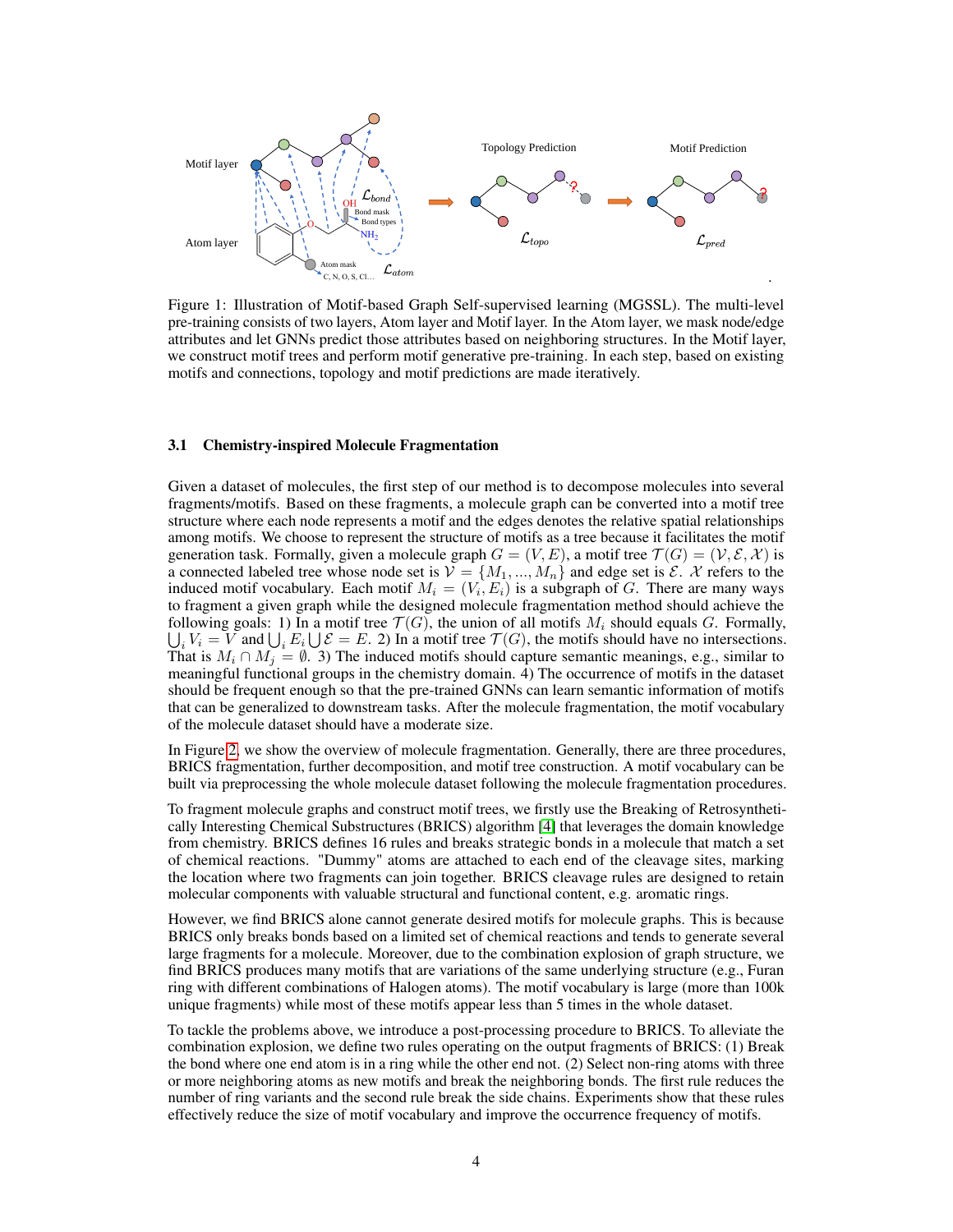

<span id="page-4-0"></span>Figure 2: Overview of molecule fragmentation. Generally, there are three steps: 1) Firstly a molecule graph is cleaved based on BRICS. 2) Further decomposition to reduce the redundancy of motifs 3) Construct motif trees from molecule graphs. A motif vocabulary is built after preprocessing the whole molecule dataset.

#### 3.2 Motif Generation

Here, we present the framework of motif generation for the generative self-supervised pre-training. The goal of the motif generation task is to let GNNs learn the data distribution of graph motifs so that the pre-trained GNNs can easily generalize to downstream tasks with several finetuning steps on graphs from similar domains.

Given a molecule graph  $G = (V, E)$  and a GNN model  $f_{\theta}$ , we first convert the molecule graph to a motif tree  $\mathcal{T}(G) = (\mathcal{V}, \mathcal{E}, \mathcal{X})$ . Then we can model the likelihood over this motif tree by the GNN model as  $p(\mathcal{T}(G); \theta)$ , representing how the motifs are labeled and connected. Generally, our method aims to pretrain the GNN model  $f_\theta$  via maximizing the likelihood of motif trees, i.e.,  $\theta^* = \argmax_{\theta} p(\mathcal{T}(G); \theta)$ . To model the likelihood of motif trees, special predictions heads for topology and motif label predictions are designed (as shown in the following sections) and optimized along with  $f_\theta$ . After pre-training, only the GNN model  $f_\theta$  is transferred to downstream tasks.

We note that most existing works on graph generation [\[17,](#page-10-14) [23\]](#page-10-7) follow the auto-regressive manner to factorize the probability objective, i.e.,  $p(\mathcal{T}(G); \theta)$  in this work. For each molecular graph, they decompose it into a sequence of generation steps. Similarly in this paper, we interleave the addition of a new motif, and the addition of bonds to connect the newly added motif to the existing partial motif tree. We denote a permutation vector  $\pi$  to determine the motif ordering, in which  $i^{\pi}$  denotes the motif ID of i-th position in permutation  $\pi$ . Therefore, the probability  $p(\mathcal{T}(G);\theta)$  is equivalent to the expected likelihood over all possible permutations, i.e.,

$$
p(\mathcal{T}(G); \theta) = \mathbb{E}_{\pi} \left[ p_{\theta}(\mathcal{V}^{\pi}, \mathcal{E}^{\pi}) \right], \tag{3}
$$

where  $V^{\pi}$  denotes the permuted motif labels and  $\mathcal{E}^{\pi}$  denotes the edges among motifs.

Our formalism permits a variety of orders. For simplicity, we assume that any node ordering  $\pi$  has an equal probability and we also omit the subscript  $\pi$  when illustrating the generative process for one permutation in the following sections. Given a permutation order, the probability of generating motif tree  $\mathcal{T}(G)$  can be decomposed as follows:

<span id="page-4-1"></span>
$$
\log p_{\theta}(\mathcal{V}, \mathcal{E}) = \sum_{i=1}^{|\mathcal{V}|} \log p_{\theta}(\mathcal{V}_i, \mathcal{E}_i \mid \mathcal{V}_{\n(4)
$$

At each step i, we use motif attributes  $V_{\leq i}$  and structures  $\mathcal{E}_{\leq i}$  of all motifs generated before i to generate a new motif  $V_i$  and its connection with existing motifs  $\mathcal{E}_i$ .

Equation [4](#page-4-1) describes the autoregressive generative process of motif trees. Then the question is how to choose an efficient generation order and how to model the conditional probability  $\log p_{\theta}(\mathcal{V}_i, \mathcal{E}_i | \mathcal{V}_{\leq i}, \mathcal{E}_{\leq i})$ . In the following sections, we introduce two efficient generation orders,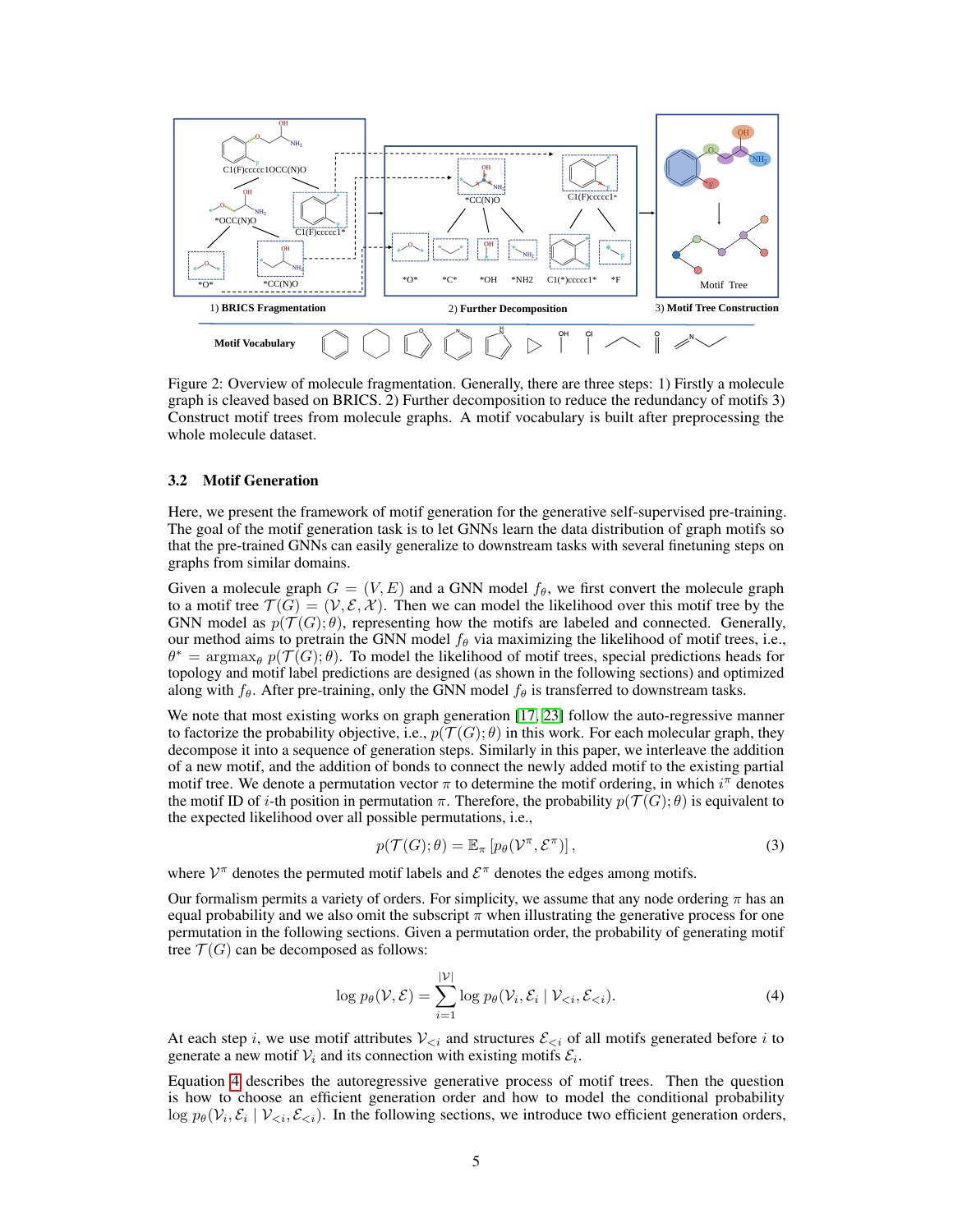

<span id="page-5-0"></span>Figure 3: Illustration of the motif generation orders. The first row is the illustration of DFS order and the second row is the BFS order.

breadth-first (BFS) and depth-first (DFS) orders and show the corresponding auto-regressive generative models.

To generate a motif tree from scratch, we need to first choose the root of motif tree. In our experiments, we simply choose the motif with the first atom in the canonical order [\[34\]](#page-11-13). Then MGSSL generates motifs in DFS or BFS orders (see Figure [3\)](#page-5-0). In the DFS order, for every visited motif, MGSSL first makes a topological prediction: whether this node has children to be generated. If a new child motif node is generated, we predict its label and recurse this process. MGSSL backtracks when there is no more children to generate. As for the BFS order, MGSSL generates motif nodes layer-wise. For motifs nodes in the k-th layer, MGSSL makes topological predictions and label predictions. If all the children nodes of motifs in the  $k$ -th layer are generated, MGSSL will move to the next layer. We also note that the motif node ordering in BFS and DFS are not unique as the order within sibling nodes is ambiguous. In the experiments, we pre-train in one order and leave this issue and other potential generation orders for future exploration.

At each time step, a motif node receives information from other generated motifs for making those predictions. The information is propagated through message vectors  $h_{ij}$  when motif trees are incrementally constructed. Formally, let  $\hat{\mathcal{E}}_t$  be the set of message at time t. The model visits motif i at time t and  $x_i$  denotes the embedding of motif i, which can be obtained by pooling the atom embeddings in motif i. The message  $h_{i,j}$  is updated through previous messages:

$$
h_{i,j} = GRU\left(x_i, \left\{h_{k,i}\right\}_{(k,i)\in \hat{\mathcal{E}}_t, k\neq j}\right),\tag{5}
$$

where GRU is Gated Recurrent Unit [\[3\]](#page-9-13) adapted for motif tree message passing:

$$
s_{i,j} = \sum_{(k,i) \in \hat{\mathcal{E}}_t, k \neq j} \mathbf{h}_{k,i} \tag{6}
$$

$$
z_{i,j} = \sigma(\mathbf{W}^z x_i + \mathbf{U}^z s_{i,j} + b^z) \tag{7}
$$

$$
r_{k,i} = \sigma(\mathbf{W}^r x_i + \mathbf{U}^r \mathbf{h}_{k,i} + b^r)
$$
\n<sup>(8)</sup>

$$
\tilde{\mathbf{h}}_{i,j} = \tanh(\mathbf{W}x_i + U \sum_{k=N(i)\backslash j} r_{k,i} \odot \mathbf{h}_{k,i})
$$
\n(9)

$$
\mathbf{h}_{i,j} = (1 - z_{ij}) \odot s_{ij} + z_{ij} \odot \tilde{\mathbf{h}}_{i,j}.
$$
\n(10)

Topology Prediction: When MGSSL visits motif i, it needs to make binary predictions on whether it has children to be generated. We compute the probability via a one hidden layer network followed by a sigmoid function taking messages and motif embeddings into consideration:

$$
p_t = \sigma \left( U^d \cdot \tau (W_1^d x_i + W_2^d \sum_{(k,i) \in \hat{\mathcal{E}}_t} h_{k,i}) \right), \tag{11}
$$

where  $d$  is the dimension of the hidden layer.

**Motif Label Prediction:** When motif i generate a child motif j, we predict the label of child j with:

$$
q_j = \text{softmax}(U^l \tau(W^l h_{ij})),\tag{12}
$$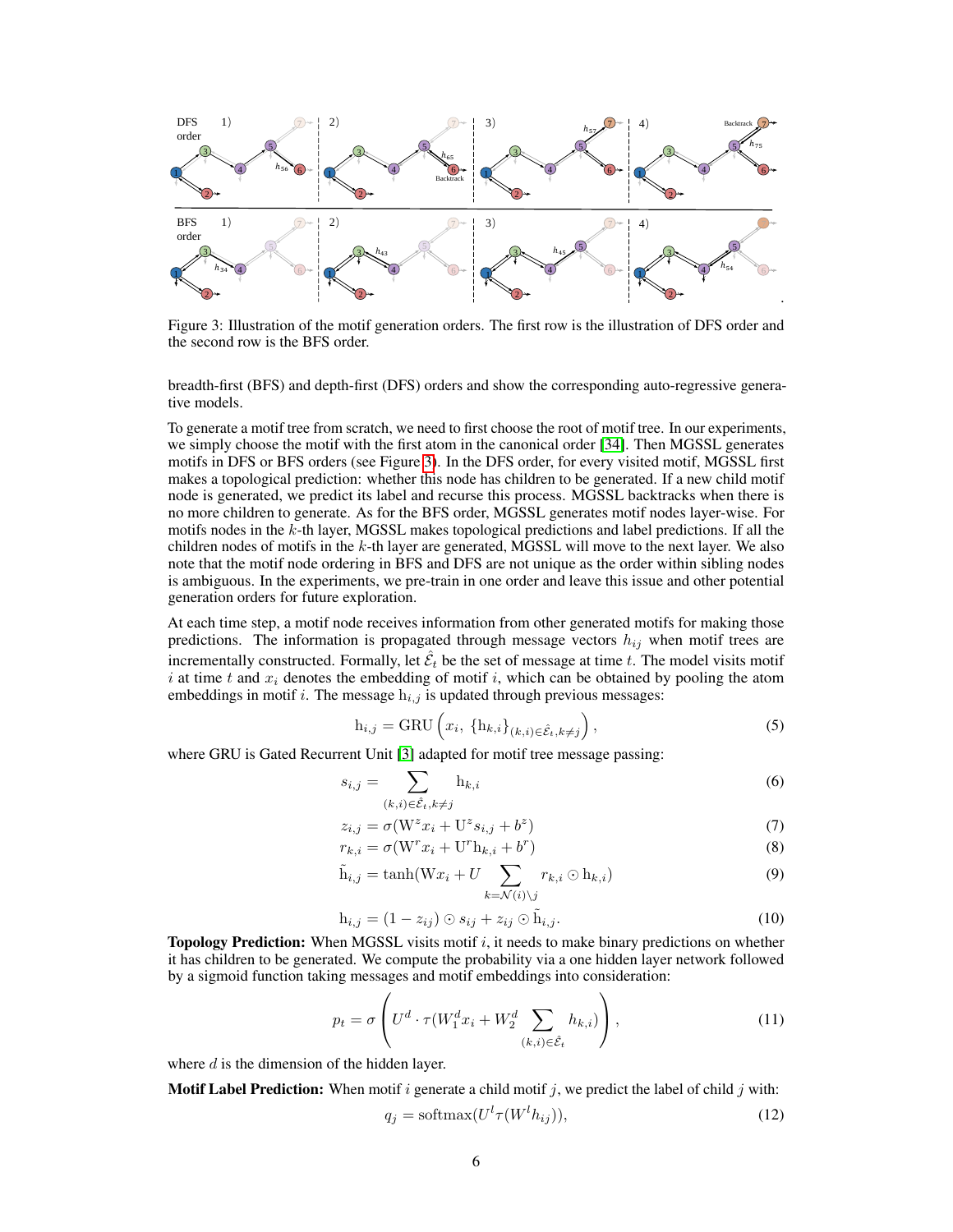where  $q_i$  is the distribution over the motif vocabulary X and l is the hidden layer dimension. Let  $\hat{p}_t \in \{0,1\}$  and  $\hat{q}_j$  be the ground truth topological and motif label values, the motif generation loss is the sum of cross-entropy losses of topological and motif label predictions:

$$
\mathcal{L}_{motif} = \sum_{t} \mathcal{L}_{topo}(p_t, \hat{p}_t) + \sum_{j} \mathcal{L}_{pred}(q_j, \hat{q}_j).
$$
\n(13)

In the optimization process, minimizing the above loss function corresponds to maximizing the log likelihood in equation [4.](#page-4-1) Note that in the training process, after topological and motif label prediction at each step, we replace them with their ground truth so that the MGSSL makes predictions based on correct histories.

#### 3.3 Multi-level Self-supervised Pre-training

To capture the multi-scale information in molecules, MGSSL is designed to be a hierarchical framework including Atom-level and Motif-level tasks (Figure [1\)](#page-3-0). For Atom-level pre-training, we leverage attribute masking to let GNNs firstly learn the regularities of the node/edge attributes. In attribute masking, randomly sampled node and bond attributes (e.g., atom numbers, bond types) are replaced with special masked indicators. Then we apply GNNs to obtain the corresponding node/edge embeddings (edge embeddings can be obtained as a combination of node embeddings of the edge's end nodes). Finally, a fully connected layer on top of the embeddings predicts the node/edge attributes. The cross-entropy prediction losses are denoted as  $\mathcal{L}_{atom}$  and  $\mathcal{L}_{bond}$  respectively.

To avoid catastrophic forgetting in sequential pre-training, we unify multi-level tasks and aim to minimize the hybrid loss in pre-training:

<span id="page-6-0"></span>
$$
\mathcal{L}_{ssl} = \lambda_1 \mathcal{L}_{motif} + \lambda_2 \mathcal{L}_{atom} + \lambda_3 \mathcal{L}_{bond},\tag{14}
$$

where  $\lambda_i$  are weights of losses. However, it is time-consuming to do a grid search to determine the optimal weights. Here, we adapts the MGDA-UB algorithm [\[37\]](#page-11-14) from multi-task learning to efficiently solve the optimization problem (Equation [14\)](#page-6-0). Since MGDA-UB calculates the weights  $\lambda_i$ by Frank-Wolfe algorithm [\[16\]](#page-10-8) at each training step, we do not have to give weights explicitly. The pseudo codes of the training process is included in the Appendix.

## 4 Experimental Results

#### 4.1 Experimental Settings

Datasets and Dataset Splittings. In this paper, we mainly focus on the molecular property prediction tasks, where large-scale unlabeled molecules are abundant whereas downstream labeled data is scarce. Specifically, we use 250k unlabeled molecules sampled from the ZINC15 database [\[38\]](#page-11-15) for self-supervised pre-training tasks. As for the downstream finetune tasks, we consider 8 binary classification benchmark datasets contained in MoleculeNet [\[45\]](#page-11-16). The detailed dataset statistics are summarized in the Appendix. We use the open-source package RDKit [\[22\]](#page-10-15) to preprocess the SMILES strings from various datasets. To mimic the real-world use case, we split the downstream dataset by *scaffold-split* [\[14,](#page-9-5) [31\]](#page-10-16), which splits the molecules according to their structures. We apply 3 independent runs on random data splitting and report the means and standard deviations.

Baselines. We comprehensively evaluate the performance of MGSSL against five state-of-the-art self-supervised pre-training methods for GNNs:

- Deep Graph Infomax [\[41\]](#page-11-12) maximizes the mutual information between the representations of the whole graphs and the representations of its sampled subgraphs.
- Attribute masking [\[14\]](#page-9-5) masks node/edge features and let GNNs predict these attributes.
- GCC [\[30\]](#page-10-4) designs the pretraining task as discriminating ego-networks sampled from a certain node ego-networks sampled from other nodes.
- Grover [\[32\]](#page-10-3) predicts the contextual properties based on atom embeddings to encode contextual information into node embeddings.
- GPT-GNN [\[15\]](#page-10-2) is a generative pretraining task which predicts masked edges and node attributes.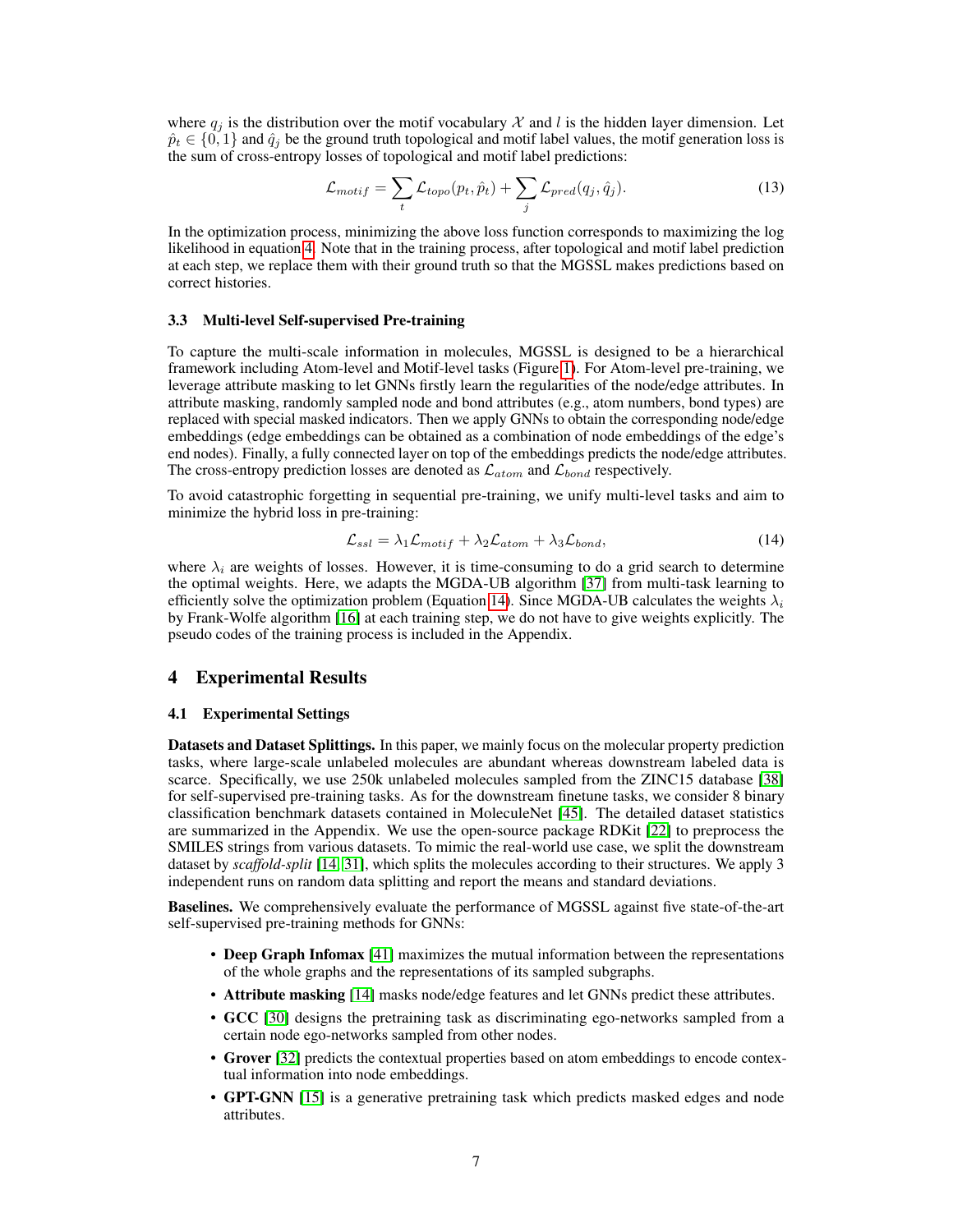<span id="page-7-0"></span>Table 1: Test ROC-AUC (%) performance on molecular property prediction benchmarks using different pre-training strategies with GIN. The rightmost column averages the mean of test performance across the 8 datasets. The best result for each dataset are bolded.

| SSL methods       | muv            | clintox        | sider          | hiv            | to x21         | bace           | toxcast        | bbbp           | Avg. |
|-------------------|----------------|----------------|----------------|----------------|----------------|----------------|----------------|----------------|------|
| No pretrain       | $71.7 + 2.3$   | $58.2 + 2.8$   | $57.2 \pm 0.7$ | $75.4 \pm 1.5$ | $74.3 \pm 0.5$ | $70.0 \pm 2.5$ | $63.3 \pm 1.5$ | $65.5 \pm 1.8$ | 67.0 |
| Infomax           | $75.1 \pm 2.8$ | $73.0 + 3.2$   | $58.2 \pm 0.5$ | $76.5 \pm 1.6$ | $75.2 \pm 0.3$ | $75.6 \pm 1.0$ | $62.8 \pm 0.6$ | $68.1 \pm 1.3$ | 70.6 |
| Attribute masking | $74.7 \pm 1.9$ | $77.5 + 3.1$   | $59.6 \pm 0.7$ | $77.9 \pm 1.2$ | $77.2 + 0.4$   | $78.3 + 1.1$   | $63.3 \pm 0.8$ | $65.6 \pm 0.9$ | 71.8 |
| GCC               | $74.1 \pm 1.4$ | $73.2 \pm 2.6$ | $58.0 \pm 0.9$ | $75.5 \pm 0.8$ | $76.6 \pm 0.5$ | $75.0 \pm 1.5$ | $63.5 \pm 0.4$ | $66.9 \pm 0.7$ | 70.4 |
| GPT-GNN           | $75.0 + 2.5$   | $74.9 \pm 2.7$ | $59.3 \pm 0.8$ | $77.0 \pm 1.7$ | $76.1 \pm 0.4$ | $78.5 \pm 0.9$ | $63.1 \pm 0.5$ | $67.5 \pm 1.3$ | 71.4 |
| Grover            | $75.8 + 1.7$   | $76.9 \pm 1.9$ | $60.7 \pm 0.5$ | $77.8 \pm 1.4$ | $76.3 \pm 0.6$ | $79.5 \pm 1.1$ | $63.4 \pm 0.6$ | $68.0 \pm 1.5$ | 72.3 |
| MGSSL (DFS)       | $78.1 \pm 1.8$ | $79.7 + 2.2$   | $60.5 \pm 0.7$ | $79.5 + 1.1$   | $76.4 \pm 0.4$ | $79.7 + 0.8$   | $63.8 \pm 0.3$ | $70.5 + 1.1$   | 73.5 |
| MGSSL (BFS)       | $78.7 + 1.5$   | $80.7 + 2.1$   | $61.8 + 0.8$   | $78.8 \pm 1.2$ | $76.5 \pm 0.3$ | $79.1 \pm 0.9$ | $64.1 \pm 0.7$ | $69.7 + 0.9$   | 73.7 |



<span id="page-7-1"></span>Figure 4: Training and testing curves of different pre-training strategies on GINs. Solid and dashed lines indicate training and testing curves respectively.

In experiments, we also consider GNN without pre-training (direct supervised finetuning) and MGSSL with different generation orders (BFS and DFS).

Model Configuration. In the following experiments, we select a five-layer Graph Isomorphism Networks (GINs) as the backbone architecture, which is one of the state-of-the-art GNN methods. Mean pooling is used as the Readout function for GIN. In MGSSL, sum pooling is used to get the embedding of graph motifs. Atom number and chirality tag are input as node features and bond type and direction are regarded as edge features. In the process of pre-training, GNNs are pre-trained for 100 epochs with Adam optimizer and learning rate 0.001. In the finetuning stage, we train for 100 epochs and report the testing score with the best cross-validation performance. The hidden dimension is set to 300 and the batch size is set to 32 for pre-training and finetuning. The split for train/validation/test sets is 80% : 10% : 10%. All experiments are conducted on Tesla V100 GPUs.

# 4.2 Results and Analysis

Results on Downstream Tasks. In Table [1,](#page-7-0) we show the testing performance on downstream molecular prediction benchmarks using different self-supervised pre-training strategies with GIN. We have the following observations: 1) Generally, GNN models can benefit from various selfsupervised pre-training tasks. The average prediction ROC-AUC of all the pre-trained models are better than GNN with direct finetuning. 2) MGSSL methods achieve the best performance on 7 out of 8 benchmarks, demonstrating the effectiveness of motif-based self-supervised pre-training. 3) We also show MGSSL with two motif generation orders in Table [1.](#page-7-0) Both methods show significant performance improvements on downstream tasks and BFS has a small edge over DFS on average. This may be explained by the fact that MGSSL is required to generate motifs layer-wise in BFS orders, which helps GNNs learn more structural information of motifs. In the following experiments, we use BFS order as the default setting.

In Figure [4,](#page-7-1) we further show the training and testing curves of MGSSL (BFS and DFS) and the selected baselines. Due to the page limits, we select 4 benchmark datasets here. Beyond predictive performance improvement, our pre-trained GNNs have faster training and testing convergence than baseline methods. Since the pre-training is a one-time-effort, once pre-trained with MGSSL, the pre-trained GNNs can be used for various downstream tasks with minimal finetuning overhead.

Influence of the Base GNN. In Table [2](#page-8-0) we show that MGSSL is agnostic to the GNN architectures by trying five popular GNN models including GIN [\[46\]](#page-11-7), GCN [\[19\]](#page-10-0), RGCN[\[33\]](#page-10-17), GraphSAGE[\[11\]](#page-9-11) and DAGNN [\[24\]](#page-10-18). We report the average ROC-AUC and the relative gains on 8 benchmarks. We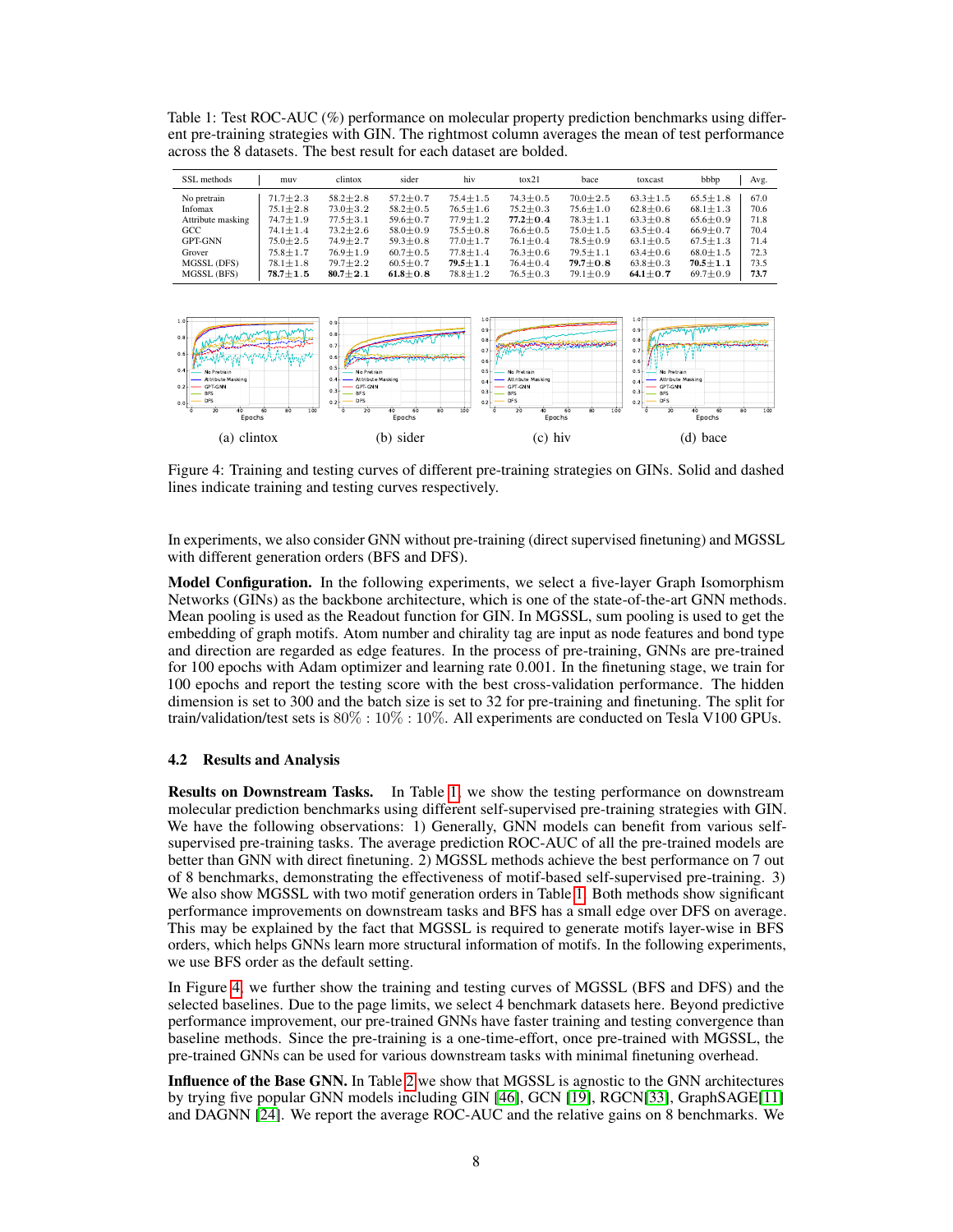<span id="page-8-0"></span>

| Model         | GCN  | <b>GIN</b> | <b>RGCN</b> |         | DAGNN GraphSAGE |
|---------------|------|------------|-------------|---------|-----------------|
| No pretrain   | 68.8 | 67.0       | 68.3        | 67.1    | 68.3            |
| MGSSL (BFS)   | 72.7 | 73.7       | 73.0        | 72.3    | 73.4            |
| Relative gain | 5.7% | 10.0%      | $6.9\%$     | $7.7\%$ | $7.5\%$         |

Table 2: Compare pre-training gains with different GNN architectures, averaged ROC-AUC (%) on 8 benchmark datasets

observe that all these GNN architectures can benefit from motif-based pre-training tasks. Moreover, GIN achieves the largest relative gain and the best performance after pre-training.

# Influence of Molecule Fragmentation.

Here we show proper molecule fragmentation methods are vital for the motif-based pre-training. Given different molecule fragmentation methods, different motif vocabulary are generated with varying sizes. Other than the fragmentation method introduced in this paper, we also try other fragmentation schemes with different granularities [\[17,](#page-10-14) [4\]](#page-9-9). BRICS alone [\[4\]](#page-9-9) tends to generate motifs with large numbers of atoms. Due to the combinatorial explosion, its



<span id="page-8-1"></span>Figure 5: Influence of the size of motif vocabulary

generated motif vocabulary has a size over 100k while more than 90% motifs have frequencies less than 5. On the other hand, JT-VAE [\[17\]](#page-10-14) fragments molecules into rings and bonds and has a motif vocabulary size of less than 800. Our methods generate around 12k distinct motifs. By combining different fragmentation strategies, we are able to fragment molecules with intermediate granularities. In Figure [5,](#page-8-1) we show the influence of the size of motif vocabulary on 5 benchmark datasets. We can observe that the pre-trained models achieve the optimal performance with the motif vocabulary generated by our method. This may be explained by the following reasons: 1) When the motif segmentation is too coarse and the motif vocabulary is too large, the generated motif trees have fewer nodes. It is harder for GNNs to capture the structural information of motifs. Moreover, the generated motifs have low occurrence frequencies, which prevents GNNs from learning the general semantic information of motifs that can be generalized to downstream tasks. 2) When the motif segmentation is too fine, many generated motifs are single atoms or bonds, which inhibits GNNs from learning higher level semantic information through motif generation tasks.

Ablation Studies on Multi-level Selfsupervised Pre-training. We perform ablation studies to show the effectiveness of the multi-level pre-training. In Table [3,](#page-8-2) w/o atom-level denotes pre-training GNNs with Motif-level tasks only and the sequential pre-training denotes performing the Motif-level tasks after the Atom-level tasks. As observed from Table [3,](#page-8-2) the multi-level pre-training has larger average ROC-AUC than the two variants. We can have the following

| Methods                 | Avg. ROC-AUC |
|-------------------------|--------------|
| w/o atom-level          | 73.0         |
| Sequential pre-training | 734          |
| Multi-level             | 73.7         |

<span id="page-8-2"></span>Table 3: Ablation studies on multi-level selfsupervised pre-training.

interesting insights: 1) The Atom-level pre-training tasks enables GNNs to first capture the atom-level information, which can benefit higher level, i.e., motif-level tasks. 2) Since our multi-level pre-training unifies multi-scale pre-training tasks and adaptively assigns the weights for hierarchical tasks, it can achieve better performance than sequential pre-training.

## 5 Conclusion and Future Works

In this paper, we proposed Motif-based Graph Self-supervised Learning (MGSSL), which pre-trains GNNs with a novel motif generation task. Through pre-training, MGSSL empowers GNNs to capture the rich semantic and structural information in graph motifs. First, a retrosynthesis-based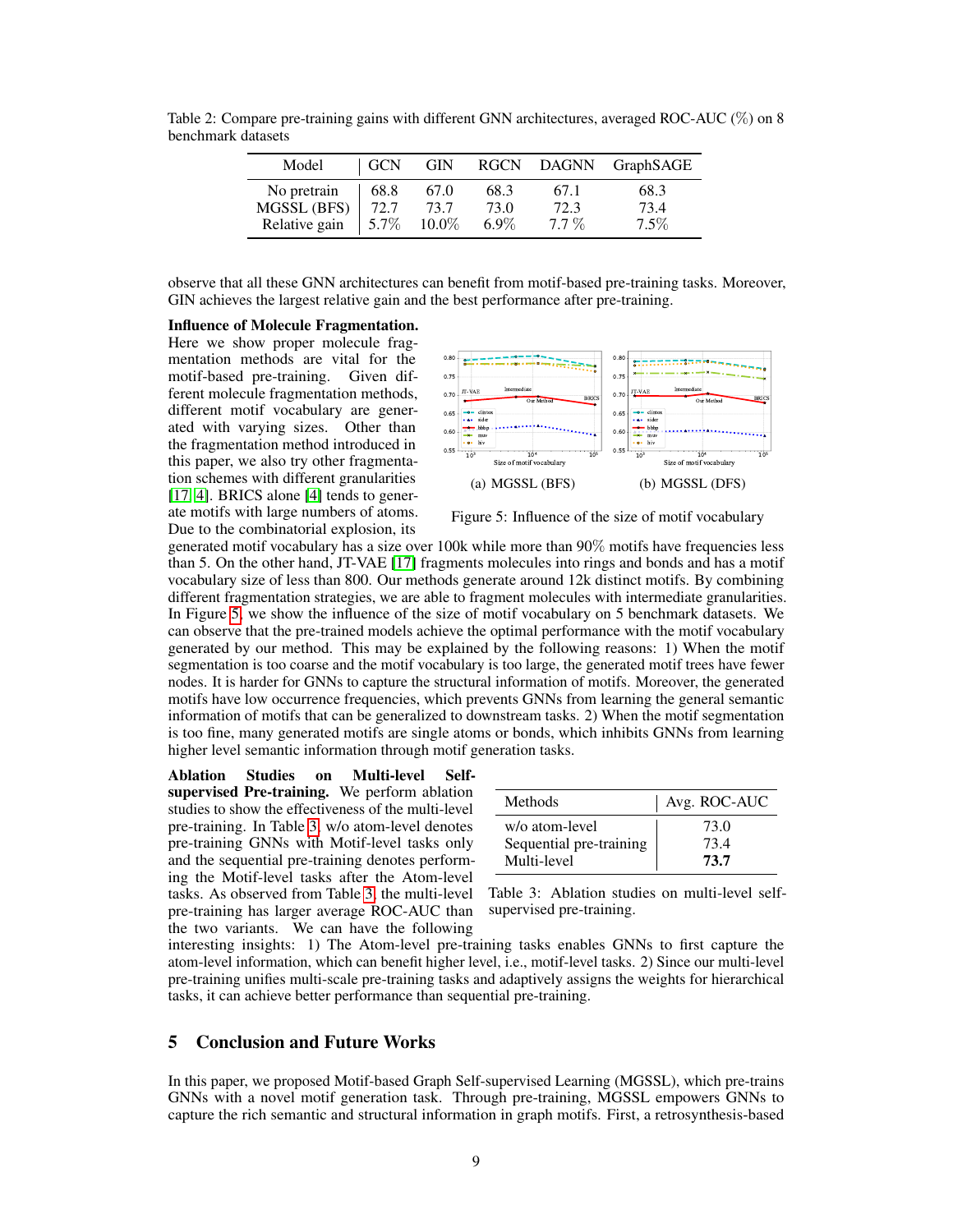algorithm with two additional rules are leveraged to fragment molecule graphs and derive semantic meaningful motifs. Second, a motif generative pre-training framework is designed and two specific generation orders are considered (BFS and DFS). At each step, the pre-trained GNN is required to make topology and motif label predictions. Furthermore, we designed a multi-level pre-training to unify hierarchical self-supervised tasks. Finally, we conducted extensive experiments to show that MGSSL overperforms all the state-of-the-art baselines on various downstream benchmark tasks. Interesting future work includes 1) Designing more self-supervised pre-training tasks based on graph motifs. 2) Exploring motif-based pre-training in other domains other than molecules.

# Acknowledgments and Disclosure of Funding

We thank the anonymous reviewers for valuable feedback. This research was supported by grants from the National Natural Science Foundation of China (Grants No. 61922073 and U20A20229) and 2021 Tencent Rhino-Bird Research Elite Training Program.

### References

- <span id="page-9-7"></span>[1] Jin Chen, Wynne Hsu, Mong Li Lee, and See-Kiong Ng. Nemofinder: Dissecting genome-wide protein-protein interactions with meso-scale network motifs. In *SIGKDD*, pages 106–115, 2006.
- <span id="page-9-4"></span>[2] Ting Chen, Simon Kornblith, Mohammad Norouzi, and Geoffrey Hinton. A simple framework for contrastive learning of visual representations. In *ICML*, pages 1597–1607. PMLR, 2020.
- <span id="page-9-13"></span>[3] Junyoung Chung, Caglar Gulcehre, KyungHyun Cho, and Yoshua Bengio. Empirical evaluation of gated recurrent neural networks on sequence modeling. *arXiv preprint arXiv:1412.3555*, 2014.
- <span id="page-9-9"></span>[4] Jörg Degen, Christof Wegscheid-Gerlach, Andrea Zaliani, and Matthias Rarey. On the art of compiling and using'drug-like'chemical fragment spaces. *ChemMedChem: Chemistry Enabling Drug Discovery*, 3(10):1503–1507, 2008.
- <span id="page-9-0"></span>[5] Jacob Devlin, Ming-Wei Chang, Kenton Lee, and Kristina Toutanova. Bert: Pre-training of deep bidirectional transformers for language understanding. *ACL*, 2018.
- <span id="page-9-10"></span>[6] Felix A Faber, Luke Hutchison, Bing Huang, Justin Gilmer, Samuel S Schoenholz, George E Dahl, Oriol Vinyals, Steven Kearnes, Patrick F Riley, and O Anatole Von Lilienfeld. Prediction errors of molecular machine learning models lower than hybrid dft error. *Journal of chemical theory and computation*, 13(11):5255–5264, 2017.
- <span id="page-9-8"></span>[7] Robert M French. Catastrophic forgetting in connectionist networks. *Trends in cognitive sciences*, 3(4):128–135, 1999.
- <span id="page-9-2"></span>[8] Justin Gilmer, Samuel S Schoenholz, Patrick F Riley, Oriol Vinyals, and George E Dahl. Neural message passing for quantum chemistry. In *ICML*, pages 1263–1272. PMLR, 2017.
- <span id="page-9-12"></span>[9] Aditya Grover and Jure Leskovec. node2vec: Scalable feature learning for networks. In *SIGKDD*, pages 855–864, 2016.
- <span id="page-9-6"></span>[10] Hakim Hafidi, Mounir Ghogho, Philippe Ciblat, and Ananthram Swami. Graphcl: Contrastive self-supervised learning of graph representations. *arXiv preprint arXiv:2007.08025*, 2020.
- <span id="page-9-11"></span>[11] William L Hamilton, Rex Ying, and Jure Leskovec. Inductive representation learning on large graphs. *NeurIPS*, 2017.
- <span id="page-9-3"></span>[12] Zhongkai Hao, Chengqiang Lu, Zhenya Huang, Hao Wang, Zheyuan Hu, Qi Liu, Enhong Chen, and Cheekong Lee. Asgn: An active semi-supervised graph neural network for molecular property prediction. KDD '20, 2020.
- <span id="page-9-1"></span>[13] Kaiming He, Haoqi Fan, Yuxin Wu, Saining Xie, and Ross Girshick. Momentum contrast for unsupervised visual representation learning. In *CVPR*, pages 9729–9738, 2020.
- <span id="page-9-5"></span>[14] Weihua Hu\*, Bowen Liu\*, Joseph Gomes, Marinka Zitnik, Percy Liang, Vijay Pande, and Jure Leskovec. Strategies for pre-training graph neural networks. In *ICLR*, 2020.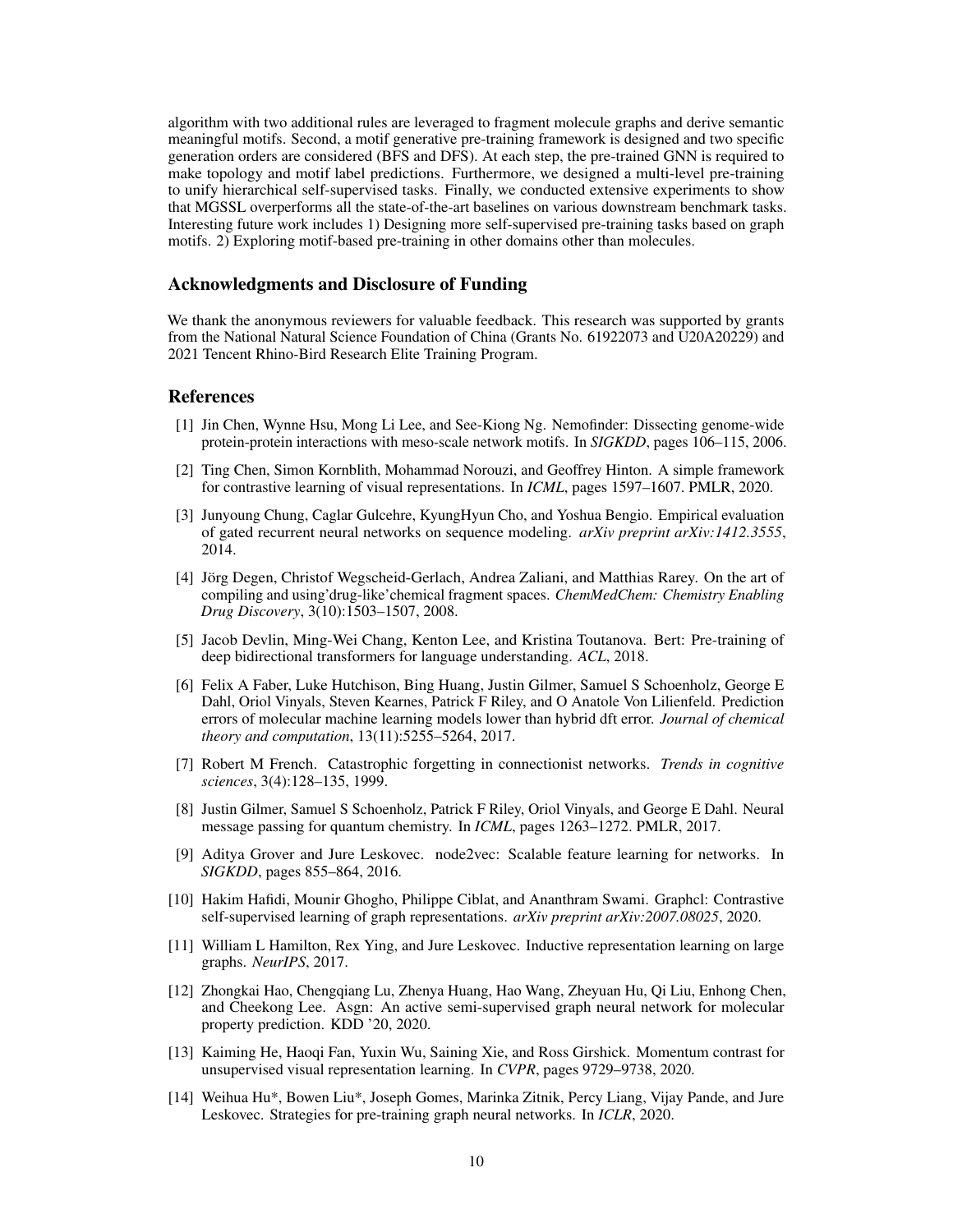- <span id="page-10-2"></span>[15] Ziniu Hu, Yuxiao Dong, Kuansan Wang, Kai-Wei Chang, and Yizhou Sun. Gpt-gnn: Generative pre-training of graph neural networks. In *SIGKDD*, pages 1857–1867, 2020.
- <span id="page-10-8"></span>[16] Martin Jaggi. Revisiting frank-wolfe: Projection-free sparse convex optimization. In *ICML*, pages 427–435. PMLR, 2013.
- <span id="page-10-14"></span>[17] Wengong Jin, Regina Barzilay, and Tommi Jaakkola. Junction tree variational autoencoder for molecular graph generation. In *ICML*, pages 2323–2332. PMLR, 2018.
- <span id="page-10-6"></span>[18] Nadav Kashtan, Shalev Itzkovitz, Ron Milo, and Uri Alon. Efficient sampling algorithm for estimating subgraph concentrations and detecting network motifs. *Bioinformatics*, 20(11):1746– 1758, 2004.
- <span id="page-10-0"></span>[19] Thomas N Kipf and Max Welling. Semi-supervised classification with graph convolutional networks. *ICLR*, 2017.
- <span id="page-10-11"></span>[20] Johannes Klicpera, Janek Groß, and Stephan Günnemann. Directional message passing for molecular graphs. In *ICLR*, 2020.
- <span id="page-10-9"></span>[21] Walter Kohn and Lu Jeu Sham. Self-consistent equations including exchange and correlation effects. *Physical review*, 140(4A):A1133, 1965.
- <span id="page-10-15"></span>[22] Greg Landrum. Rdkit documentation. *Release*, 1(1-79):4, 2013.
- <span id="page-10-7"></span>[23] Renjie Liao, Yujia Li, Yang Song, Shenlong Wang, Charlie Nash, William L Hamilton, David Duvenaud, Raquel Urtasun, and Richard S Zemel. Efficient graph generation with graph recurrent attention networks. *NeurIPS*, 2019.
- <span id="page-10-18"></span>[24] Meng Liu, Hongyang Gao, and Shuiwang Ji. Towards deeper graph neural networks. In *SIGKDD*, pages 338–348, 2020.
- <span id="page-10-1"></span>[25] Chengqiang Lu, Qi Liu, Chao Wang, Zhenya Huang, Peize Lin, and Lixin He. Molecular property prediction: A multilevel quantum interactions modeling perspective. In *AAAI*, volume 33, pages 1052–1060, 2019.
- <span id="page-10-10"></span>[26] James L McDonagh, Arnaldo F Silva, Mark A Vincent, and Paul LA Popelier. Machine learning of dynamic electron correlation energies from topological atoms. *Journal of chemical theory and computation*, 14(1):216–224, 2017.
- <span id="page-10-5"></span>[27] Ron Milo, Shai Shen-Orr, Shalev Itzkovitz, Nadav Kashtan, Dmitri Chklovskii, and Uri Alon. Network motifs: simple building blocks of complex networks. *Science*, 298(5594):824–827, 2002.
- <span id="page-10-12"></span>[28] Zhen Peng, Wenbing Huang, Minnan Luo, Qinghua Zheng, Yu Rong, Tingyang Xu, and Junzhou Huang. Graph representation learning via graphical mutual information maximization. In *Proceedings of The Web Conference 2020*, pages 259–270, 2020.
- <span id="page-10-13"></span>[29] Bryan Perozzi, Rami Al-Rfou, and Steven Skiena. Deepwalk: Online learning of social representations. In *SIGKDD*, pages 701–710, 2014.
- <span id="page-10-4"></span>[30] Jiezhong Qiu, Qibin Chen, Yuxiao Dong, Jing Zhang, Hongxia Yang, Ming Ding, Kuansan Wang, and Jie Tang. Gcc: Graph contrastive coding for graph neural network pre-training. In *SIGKDD*, pages 1150–1160, 2020.
- <span id="page-10-16"></span>[31] Bharath Ramsundar, Peter Eastman, Patrick Walters, and Vijay Pande. *Deep learning for the life sciences: applying deep learning to genomics, microscopy, drug discovery, and more*. " O'Reilly Media, Inc.", 2019.
- <span id="page-10-3"></span>[32] Yu Rong, Yatao Bian, Tingyang Xu, Weiyang Xie, Ying Wei, Wenbing Huang, and Junzhou Huang. Self-supervised graph transformer on large-scale molecular data. *NeurIPS*, 33, 2020.
- <span id="page-10-17"></span>[33] Michael Schlichtkrull, Thomas N Kipf, Peter Bloem, Rianne Van Den Berg, Ivan Titov, and Max Welling. Modeling relational data with graph convolutional networks. In *European semantic web conference*, pages 593–607. Springer, 2018.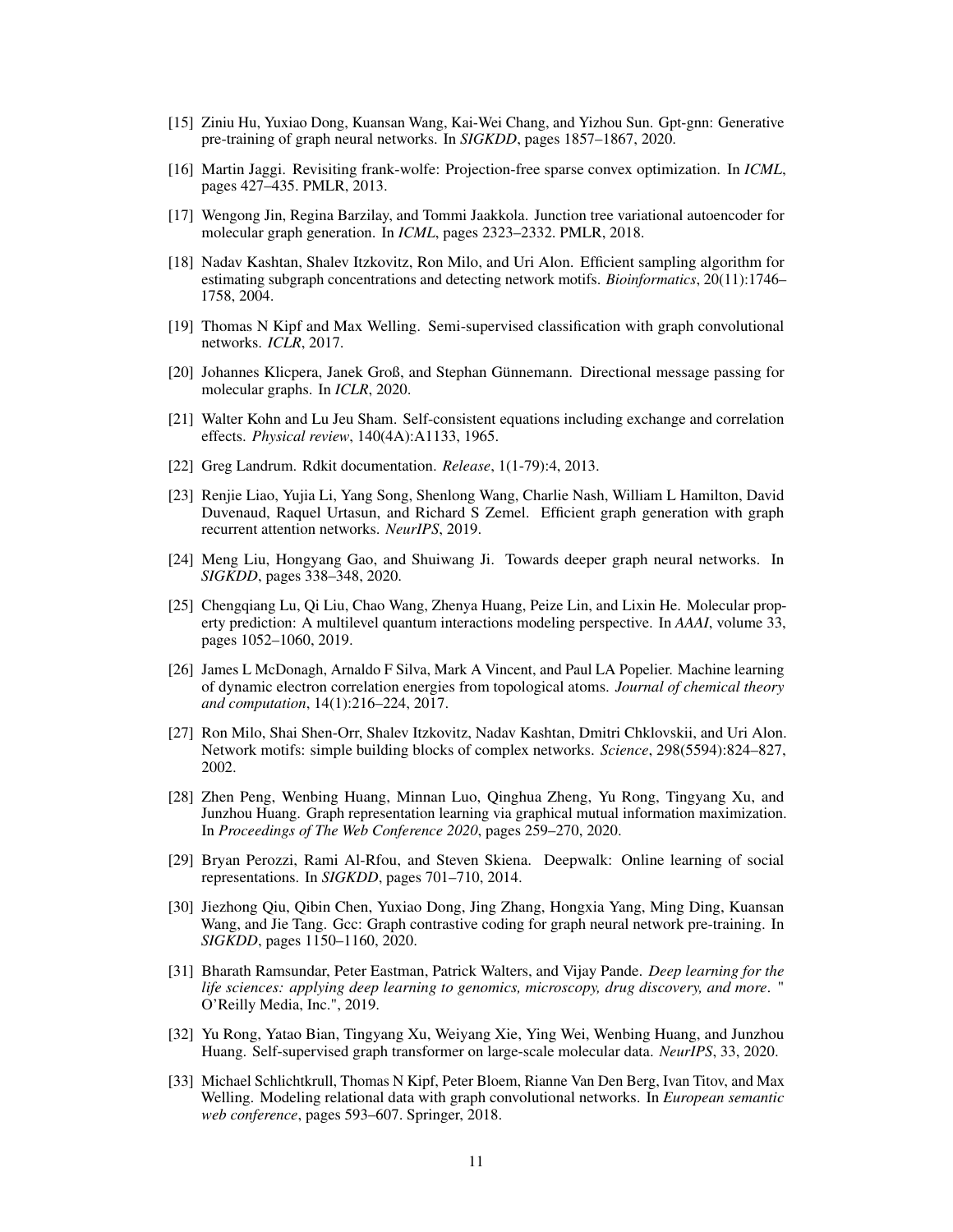- <span id="page-11-13"></span>[34] Nadine Schneider, Roger A Sayle, and Gregory A Landrum. Get your atoms in order an opensource implementation of a novel and robust molecular canonicalization algorithm. *Journal of chemical information and modeling*, 55(10):2111–2120, 2015.
- <span id="page-11-4"></span>[35] Kristof T Schütt, Farhad Arbabzadah, Stefan Chmiela, Klaus R Müller, and Alexandre Tkatchenko. Quantum-chemical insights from deep tensor neural networks. *Nature communications*, 8(1):1–8, 2017.
- <span id="page-11-3"></span>[36] Kristof T Schütt, Pieter-Jan Kindermans, Huziel E Sauceda, Stefan Chmiela, Alexandre Tkatchenko, and Klaus-Robert Müller. Schnet: A continuous-filter convolutional neural network for modeling quantum interactions. *NeurIPS*, 2017.
- <span id="page-11-14"></span>[37] Ozan Sener and Vladlen Koltun. Multi-task learning as multi-objective optimization. *NeurIPS*, 2018.
- <span id="page-11-15"></span>[38] Teague Sterling and John J Irwin. Zinc 15–ligand discovery for everyone. *Journal of chemical information and modeling*, 55(11):2324–2337, 2015.
- <span id="page-11-11"></span>[39] Fan-Yun Sun, Jordan Hoffman, Vikas Verma, and Jian Tang. Infograph: Unsupervised and semi-supervised graph-level representation learning via mutual information maximization. In *ICLR*, 2019.
- <span id="page-11-6"></span>[40] Petar Veličković, Guillem Cucurull, Arantxa Casanova, Adriana Romero, Pietro Lio, and Yoshua Bengio. Graph attention networks. *arXiv preprint arXiv:1710.10903*, 2017.
- <span id="page-11-12"></span>[41] Petar Velickovic, William Fedus, William L Hamilton, Pietro Liò, Yoshua Bengio, and R Devon Hjelm. Deep graph infomax. In *ICLR*, 2019.
- <span id="page-11-9"></span>[42] Hao Wang, Defu Lian, Hanghang Tong, Qi Liu, Zhenya Huang, and Enhong Chen. Hypersorec: Exploiting hyperbolic user and item representations with multiple aspects for social-aware recommendation. *ACM Trans. Inf. Syst.*, 2021.
- <span id="page-11-8"></span>[43] Hao Wang, Tong Xu, Qi Liu, Defu Lian, Enhong Chen, Dongfang Du, Han Wu, and Wen Su. Mcne: An end-to-end framework for learning multiple conditional network representations of social network. KDD '19, 2019.
- <span id="page-11-2"></span>[44] Junmei Wang and Tingjun Hou. Application of molecular dynamics simulations in molecular property prediction ii: diffusion coefficient. *Journal of computational chemistry*, 2011.
- <span id="page-11-16"></span>[45] Zhenqin Wu, Bharath Ramsundar, Evan N Feinberg, Joseph Gomes, Caleb Geniesse, Aneesh S Pappu, Karl Leswing, and Vijay Pande. Moleculenet: a benchmark for molecular machine learning. *Chemical science*, 9(2):513–530, 2018.
- <span id="page-11-7"></span>[46] Keyulu Xu, Weihua Hu, Jure Leskovec, and Stefanie Jegelka. How powerful are graph neural networks? In *ICLR*, 2019.
- <span id="page-11-0"></span>[47] Chaochao Yan, Qianggang Ding, Peilin Zhao, Shuangjia Zheng, JINYU YANG, Yang Yu, and Junzhou Huang. Retroxpert: Decompose retrosynthesis prediction like a chemist. In H. Larochelle, M. Ranzato, R. Hadsell, M. F. Balcan, and H. Lin, editors, *NeurIPS*, volume 33, pages 11248–11258. Curran Associates, Inc., 2020.
- <span id="page-11-5"></span>[48] Kevin Yang, Kyle Swanson, Wengong Jin, Connor Coley, Philipp Eiden, Hua Gao, Angel Guzman-Perez, Timothy Hopper, Brian Kelley, Miriam Mathea, et al. Analyzing learned molecular representations for property prediction. *Journal of chemical information and modeling*, 59(8):3370–3388, 2019.
- <span id="page-11-10"></span>[49] Zhitao Ying, Jiaxuan You, Christopher Morris, Xiang Ren, Will Hamilton, and Jure Leskovec. Hierarchical graph representation learning with differentiable pooling. In S. Bengio, H. Wallach, H. Larochelle, K. Grauman, N. Cesa-Bianchi, and R. Garnett, editors, *NeurIPS*, volume 31, 2018.
- <span id="page-11-1"></span>[50] Jiaxuan You, Rex Ying, Xiang Ren, William Hamilton, and Jure Leskovec. Graphrnn: Generating realistic graphs with deep auto-regressive models. In *ICML*, pages 5708–5717. PMLR, 2018.